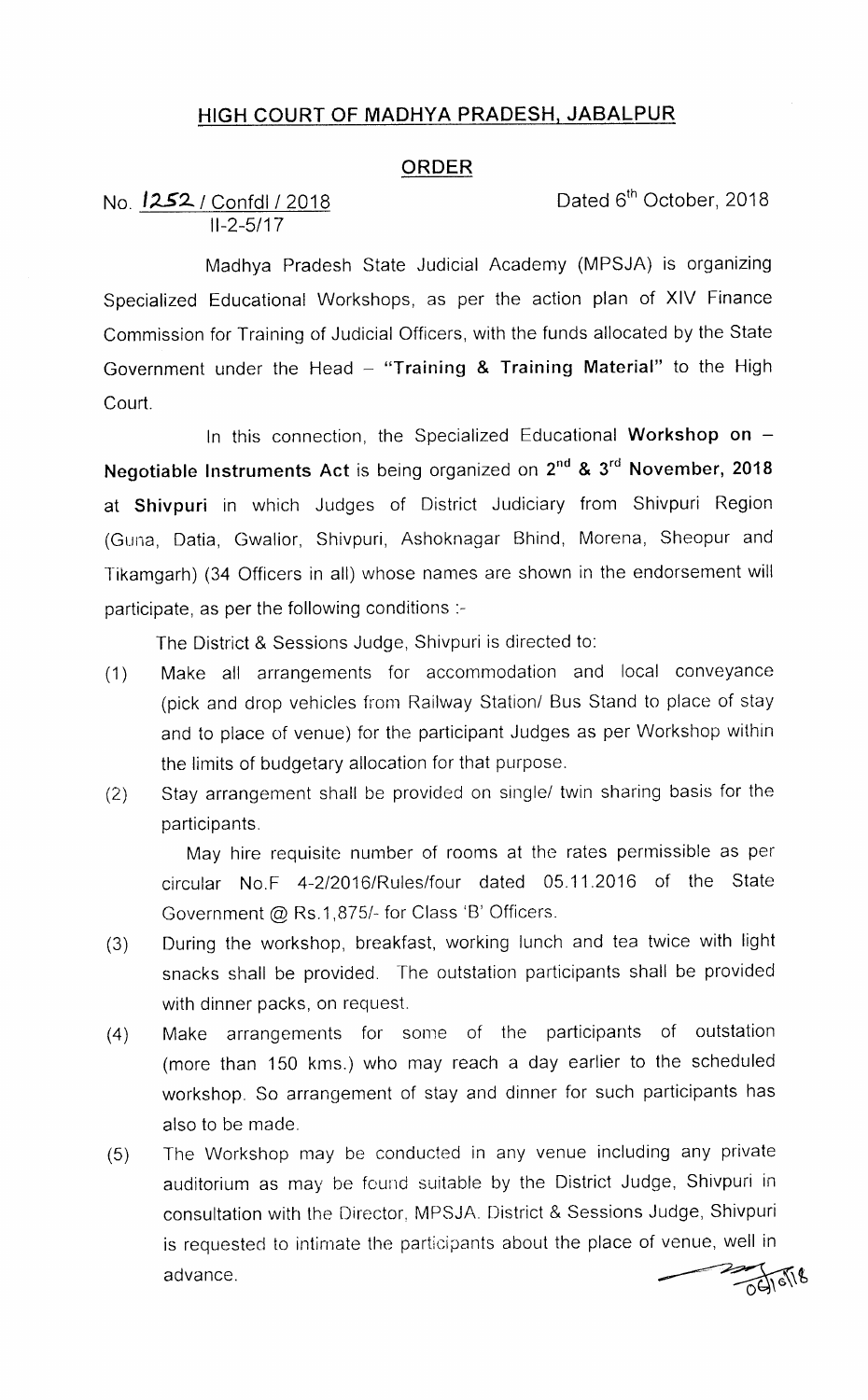- (6) Depute one Judicial Magistrate/ District Registrar for over-seeing the arrangements of this workshop. Officers whose services are utilized for the purpose of the workshop shall be paid honorarium as per High Court Order dated 26.08.2016.
- (7) The District Judge, Shivpuri shall make all payments within seven days of the workshop and forward the details with copies of bills to the Director, MPSJA.
- (8) The participants attending the Workshop at Shivpuri shall submit their T.A. bills to the concerned District Judge for reimbursement. The concerned District Judge is authorized to reimburse the T.A. Bills as per the rules out of the funds allocated for the purpose.

## BY ORDER OF HON'BLE THE CHIEF JUSTICE

 $0.61018$ YARVIND KUMAR SHUKLA)  $\mathscr{R}$ REGISTRAR GENERAL

Dated 6<sup>th</sup> October, 2018

Endt. No.12£3/ Confdl / 2018 11-2-5/17 Copy forwarded to :-

- 1. The Deputy Controller, Govt. Central Press, Arera Hills, Habibganj, Bhopal-6 for publication in the next issue of the M.P. Gazaette.
- 2. The Principal Secretary, Govt. M.P. Law & Legislative Affairs Department, 1<sup>st</sup> Floor, Vindhyachal Bhawan, Bhopal, Pin 462 006, for information.
- 3. The Accountant General, (I), M.P. Gazetted Audit Department, Gwalior, for information.
- 4. The Accountant General, (ll), Gwalior, for information.
- 5.
- 1. Shri Chandrashekhar Jaiswal, AJ to I Civil Judge Class-I & ACJM, Datia
- 2. Shri Deepraj Kawde, Xcivil Judge class-I, Gwalior
- 3, Shri Abhishek saxena, AJ to I civil Judge class-I, Shivpuri
- 4. Shri Asif Ahmed Abbasi, AJ to civil Judge class-I, Chanderi, District Ashoknagar
- 5. Shri Amit Kumar Gupta, Civil Judge class-I, Gohad, District Bhind
- 6. Ku. Shailja Gupta, II civil Judge class-I, Shivpuri
- 7. Smt. Manjul pandey, I civil Judge class-I, Karera, District shivpuri
- 8. Shri Rohit Singh, I Civil Judge Class-I, Mehgaon, District Bhind
- 9. Shri Kaushlendra Singh Bhadoriya, V Civil Judge Class-I, Guna
- 10. Shri Paras Kumar Jain, I Civil Judge Class-I, Dabra, District Gwalior
- 11. Shri Vishal Sharma, II Civil Judge Class-I, Morena
- 12. Shri Jangbahadur Singh Rajput, III Civil Judge Class-I, Guna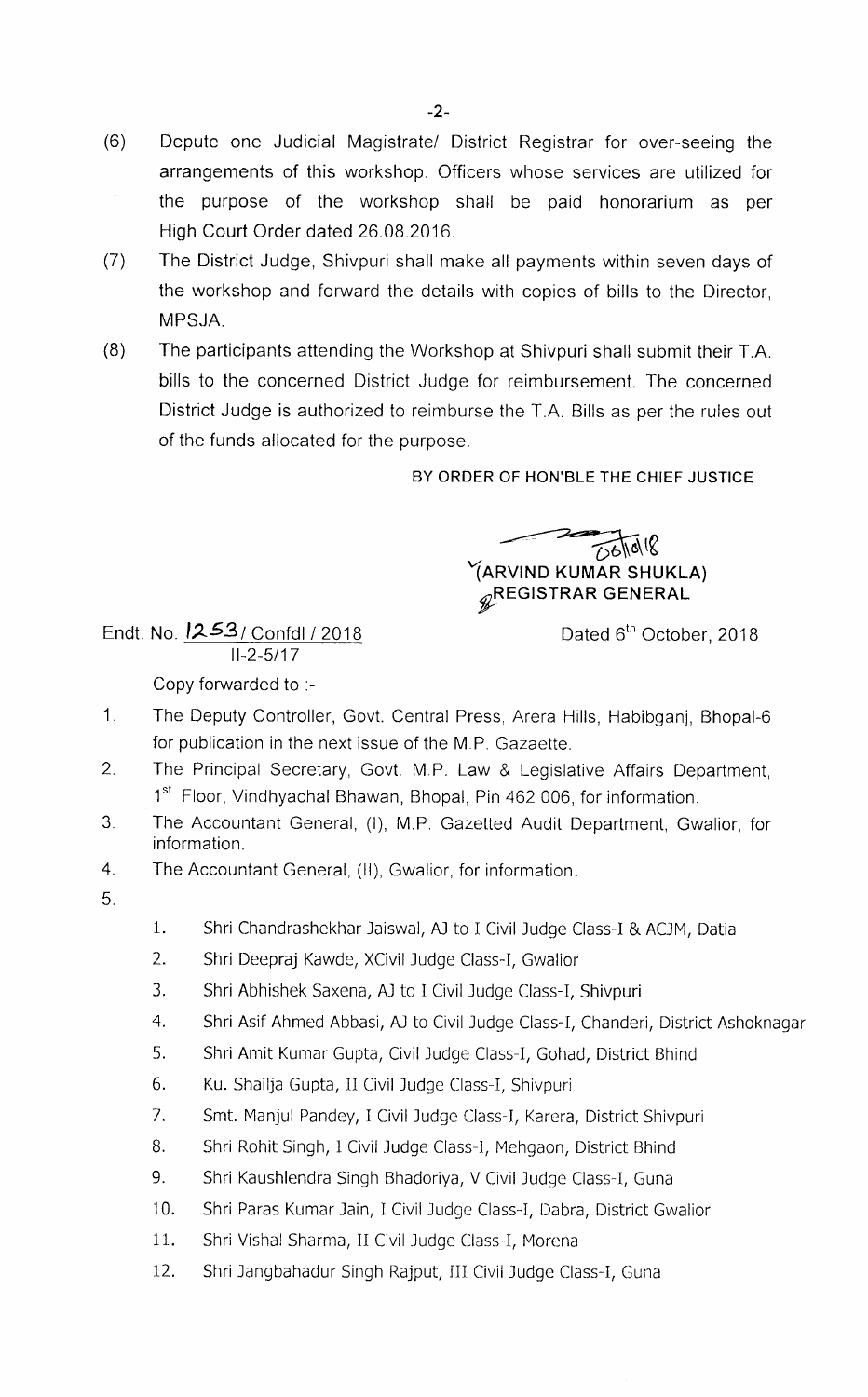$-3-$ 

- 13. Shri Hemant Savita, Civil Judge Class-I, Vijaypur, District Sheopur
- 14. Shri Rajendra Singh Shakya, IX Civil Judge Class-I, Gwalior
- 15. Shri Rajesh Jain, AJ to divil Judge Class-I, Seodha, District Datia
- 16. Shri Mahesh Kumar Verma, AJ to I Civil Judge Class-I, Guna
- 17. Smt. Neha shrivastava, IV civil Judge class-II, Ashoknagar
- 18. Shri sharad Kumar Latoriya, I civil Judge class-II, Karera, District shivpuri
- 19. Shri Ajay Kumar Yadu, IX Civil Judge Class-II, Gwalior
- 20. Shri Vipendra Singh Yadav, II Civil Judge Class-II, Karera, District Shivpuri
- 21. Shri Ravi Shankar Dohre, I Civil Judge Class-II, Niwari, District Tikamgarh
- 22. Shri Jai Pratap Chidar, AJ to I Civil Judge Class-II, Jora, District Morena
- 23. Shri Syed Danish Ali, IV Civil Judge Class-II, Bhind
- 24. Shri Gyanenendra Kumar Shukla, II AJ to I Civil Judge Class-II, Bhind
- 25. Shri pritam Bansal, IV civil Judge class-II, Sabalgarh, District Morena
- 26, Shri Ravindra Gupta, lI civil Judge class-II, Sheopur
- 27. Shri Vijay Pal Singh Chauhan, II Civil Judge Class-II, Ambah, District Morena
- 28. Shri Surendra Singh Kushwaha, III Civil Judge Class-II, Sheopur
- 29. Sushri vimlesh Mudaiya, Ill civil Judge class-II, Mungaoli, District Ashoknagar
- 30. Ku. Meenakshi sharma, Ill civil Judge class-II, Datia
- 31. Sushri Kamini Prajapati, III Civil Judge Class-II, Shivpuri
- 32. Shri Jitendra Kumar sharma, AJ to 1 civil Judge class-II, Kolaras, District Shivpuri
- 33. Shri Arvind Gurjar, I civil Judge class-II, Guna
- 34. Shri Sharad Jaiswal, I Civil Judge Class-II, Bhind

## With a direction to participate in the aforesaid Workshop on  $2^{nd}$  &  $3^{rd}$ November, 2018 at Shivpuri.

- 6. The participant Judges (except from District Headquarters shivpuri) shall be entitled for Travelling Allowance as per entitlement under the Rules.
- 7. The participant Judges shall be provided with accommodation at Shivpuri and for local conveyance, only pick and drop vehicles from Railway Station/ Bus Stand to place of stay on arrival/departure and to place of venue during training for the participant Judges by the District & Sessions Judge, Shivpuri.
- 8. The participants are further directed to contact District & Sessions Judge, Shivpuri regarding arrangements of stay and local conveyance.
- 9. The officers nominated are directed to arrange their Board Diary in such a manner that no case is listed on the dates, on which they are directed to attend this training. If, cases have already been fixed for the said dates, summons should not be issued and if summons are issued, the parties should be informed about the change in dates.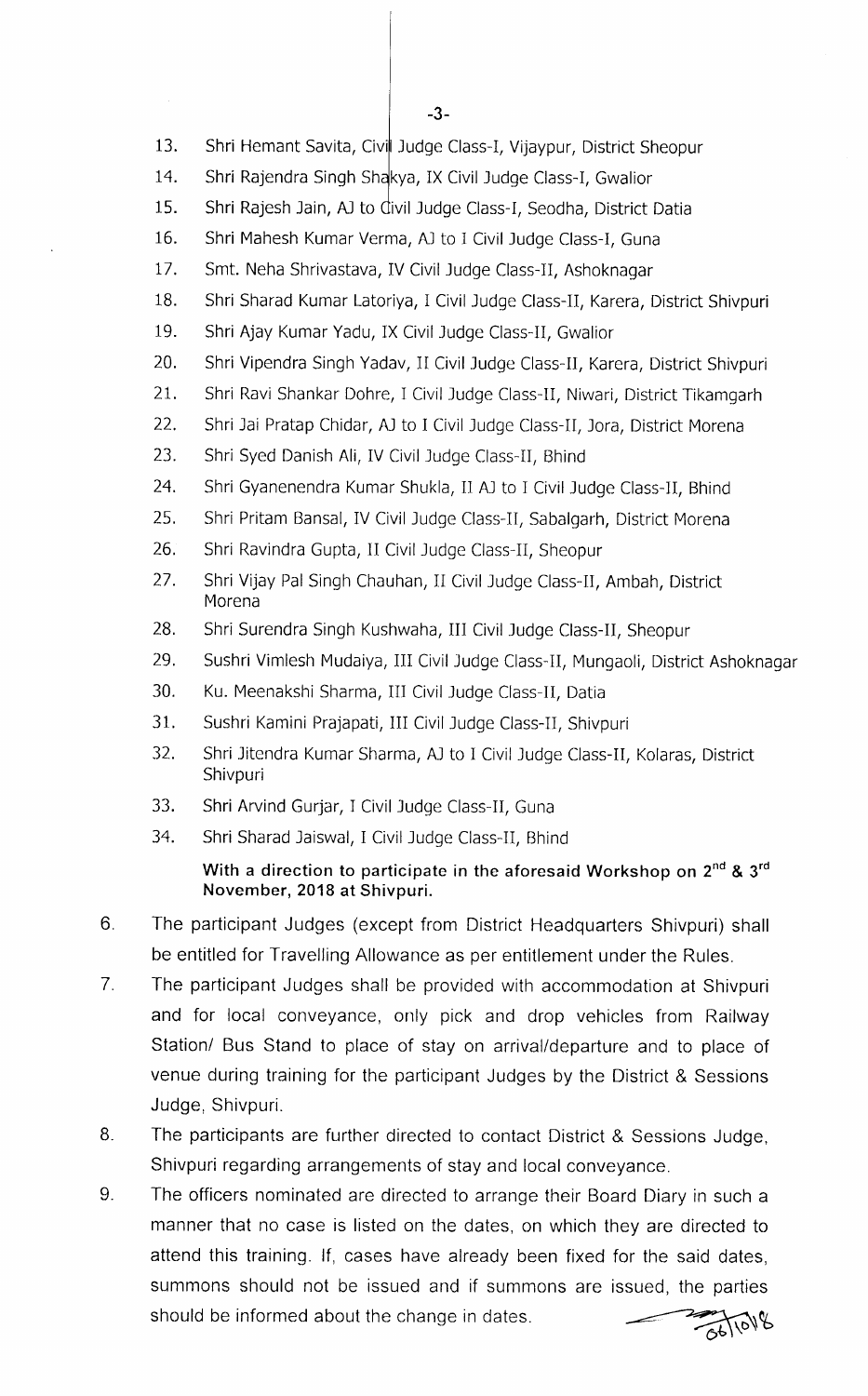- 10. Barring exceptional circumstances, the participants nominated for the Workshop shall not pray for adjustment. District & Sessions Judges of the respective districts are authorized to deal with the letter of adjustment, if any, and exempt the said Judge looking to his/her exigency under intimation to the Academy.
- 11. The participants shall forward the issues and problems faced by them in conduct of trials while dealing matters, proposed solutions and best practices (if any) adopted by them to resolve the issues relevant to the subject for sharing and discussion in the Workshop on official email of the State Judicial Academy i.e. mpsja@mphc.in at least a week prior to the schedule of the Workshop i.e. not later than 27.10.2018.
- 12. The District & Sessions Judge, Guna/ Datia/ Gwalior/ Shivpuri/ Ashoknagar/ Bhind/ Morena/ Sheopur/ Tikamgarh for information and necessary action.
- 13. Budgetary allocation of Rs.3,20,000/- will be made to the District & Sessions Judge, Shivpuri vide a separate order of the High Court to meet the expenses of Workshop on 2<sup>nd</sup> & 3<sup>rd</sup> November, 2018.
- 14. Budgetary allocation for reimbursement of TA/fuel expenses of participant Judges from the respective districts will be made to the District and Sessions Judge, Guna/ Datia/ Gwalior/ Shivpuri/ Ashoknagar/ Bhind/ Morena/ Sheopur/ Tikamgarh vide a separate order of the High Court.
- 15. Registrar (I.T.), High court of Madhya pradesh, Jabalpur, for sending copy of order by e-mail to following Judicial Officers:-
	- District Judge (Inspection), High Court Premises, Jabalpur/ District Judge (Inspection), J.E.-1, Judges Enclave, Residency Area, lndore-452001./ District Judge (Inspection), 28/8, Race-course Road, Opposite Maila Ground, Gwalior (M.P.), for information.
	- 2. Principal Registrar, High Court of M.P., Bench lndore, for information
	- 3. Principal Registrar, High Court of M.P., Bench at Gwalior, New High Court Building, City Centre, Gwalior, for information.
	- 4. Member secretary, M.P. State Legal services Authority, 574, South civil Lines, Jabalpur, for information.
	- 5. Principal Registrar (Judicial)/ (Vigilance)/ (I.L.R. & Examination), High Court of M.P., Jabalpur, for information.
	- 6. Member Secretary, State Court Management System Committee, High Court of M.P., Jabalpur, for information.
	- 7. Registrar (VL)/ (District Establishment)/ (Judicial-I)/ (Judicial-ll)/ (Administration)/ (Exam & Labour Judiciary)/ District Judge (Inspection)/ Officer on Special Duty/ Registrar/Secretary, High Court Legal Service<br>Committee, High Court of Madhya Pradesh, Jabalpur, for information.